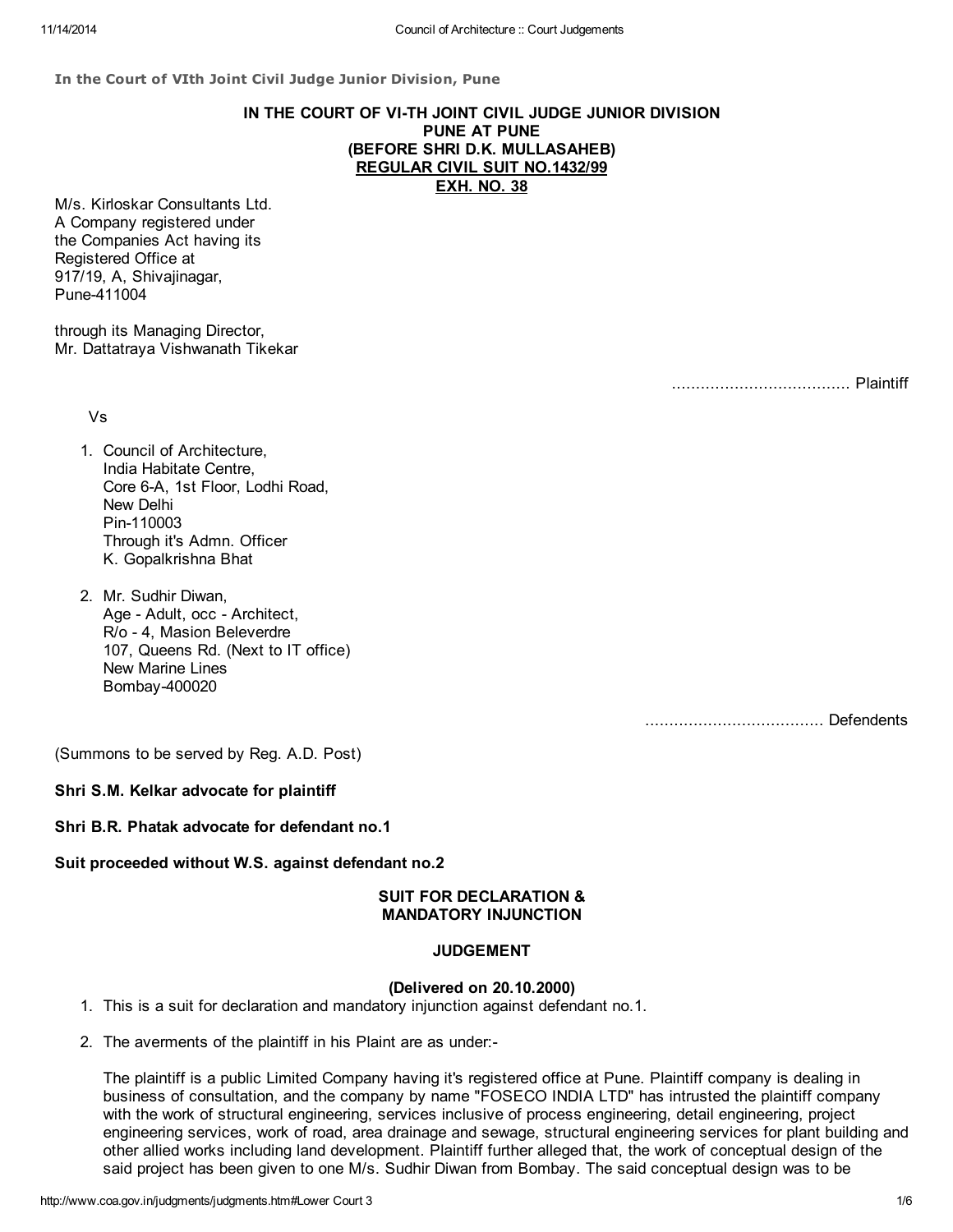submitted to Foseco India Ltd. and Foseco India Ltd. to prepare a detailed drawing as per their choice and Foseco India Ltd. is at liberty to make any such changes as they desire.

- 3. It is further alleged by plaintiff that, plaintiff company has got team of experts architects, who are members of defendant no.1 and who work as an associate in the company. There are skilled architects on the panel of the company, who are also the members of the defendant. On 13th April, 1999, plaintiff company received the letter dt. 7.4.1999 from Administrative Officer of defendant company. The defendant no.1 thereby informed plaintiff company about the misuse of the title and style of the Architect by plaintiff company and of underbidding of fees than quoted by Architect. Plaintiff company further alleged that, due to the letter issued by defendant no.1, plaintiff company was at a loss to receive such letter because the said work has been awarded to the company on 4.12.1997 to the knowledge of defendant no.2. Plaintiff company further contended that, the defendant no.1 is not proper and correct forum to make the complaints mentioned in the letter of defendant no.1. It is further alleged that, again on 24.6.1999, defendant no.1 sent a show cause notice to the plaintiff company and suo moto hold the inquiry of the plaintiff company. The plaintiff further alleged that, defendant no.1 suo moto appointed itself as enquiry committee on the basis of correspondence between defendant no.1 and defendant no.2. Defendant no.1 at any time did not disclose any correspondence or complaint of defendant no.2 to the plaintiff company on the basis of which dedendant no.1 has initiated inquiry.
- 4. Plaintiff company has further alleged that, defendant no.1 was under legal obligation to follow the principles of natural justice. The show cause notice is in respect of dispute, which is time-barred and not within the perview of the jurisdiction of defendant no.1. The dispute raised by defendant no.1 in show cause notice comes under the exclusive jurisdiction of Civil Courts or High Courts. Plaintiff has given reply to that notice on 7.4.1999 and asked defendant no.1 to furnish the copy of the complaint made by defendant no.2 alongwith all such other documents. Plaintiff further alleged that, the notice dt. 7.4.1999 and show cause notice dt. 24.6.1999 are bad in law and they are required to be squashed. Plaintiff further alleged that, it is also necessary that, all correspondence between defendants that has resulted into issuing of the show cause notice should be furnished by defendant no.1 to the plaintiff company. Hence, plaintiff company has filed this suit for Mandatory Injunction and declaration that, defendant should produce the correspondence between them with all necessary documents and also prayed that, notice dt. 7.4.1999 and show cause notice dt. 24.6.1999 sent by defendant no.2 be declared as null and void.
- 5. Defendant no.1 has resisted the plaintiff's claim by submitting it's W.S. at Exh. 16. Defendant no.1 has denied all the contents and allegations of the plaintiff against defendant no.1. Defendant no.1 contended that, present suit is not in a proper form and therefore, is not maintainable. It is further contended that, plaintiff's suit is affecting by the principles of non joinder of necessary parties and therefore, it required to be dismissed. It is further contended that, plaintiff has not added Foseco India Ltd,. as necessary party to his suit. Defendant company shows it's ignorance about the project intrusted by company Foseco India Ltd. Defendant no.1 contended that, in letter dt. 7.4.1999 itself, this defendant has disclosed the source of the information on the basis of which, the letter dt. 7.4.1999 was issued to the plaintiff. Defendant no.1 further contended that, the letter dt. 7.4.1999 issued by this defendant as alleged by plaintiff. The letter dt. 13.5.1999 bearing no. PED/CAS issued by plaintiff in reply to the letter dt. 7.4.1999 issued by this defendant contains several investment and business allegations. The said letter dt. 13.5.1999 issued by plaintiff does not answer the allegations and charges levelled against plaintiff. Defendant no.1 shows ignorance about the transaction with defendant no.2.
- 6. The defendant no.1 further contended that, defendant has followed the principles of natural justice and fairness of the procedure while issuing letters and notices to the plaintiff. Defendant contended that, defendant no.1 has jurisdiction to hold inquiry and to issue show cause notices under the provisions of Architect's Act, 1972. Defendant no.1 further contended that, the letter dt. 2.12.1998 received from defendant no.2 disclosed that, plaintiff company was appointed as a engineering consultation for detailed work mainly of civil and structural parts of the project and for preparing tendered document and other things. Defendant no.1 took notice of the fact that, plaintiff company has actually violated the provisions of Section 36 and 37 of Architect's Act, 1972 by entering into the contract with Foseco India Ltd. to provide them with architectural design and drawing alongwith other engineering designs and drawings. Defendant has therefore, started process in inquiry, the plaintiff company has violated the provisions of Section 36 & 37 of Architect's Act by issuing notice Under Section 39 of the said Act. The defendant no.1 further contended that defendant has right to initiate further action against plaintiff. Defendant no.1 has further mentioned the statement of object & reasons of Architect's Act and some of the provisions of the said Act. Defendant no.1 further contendant that, the impugned letter dt. 7.4.1999 and notice dt. 24.6.1999 issued by this defendant in discharge of it's statutory function and authority, the relief claimed by plaintiff in the suit cannot be granted. The defendant further contended that, plaintiff's suit is required to be dismissed with Compensatory Costs.

Defendant no.2 has not filed his W.S. Suit proceeds against him without his W.S.

7. In view of the above averments of the plaintiff and defendant no.1, following issues have framed at Exh.17. I have given my findings against each of them for the reasons given thereunder:-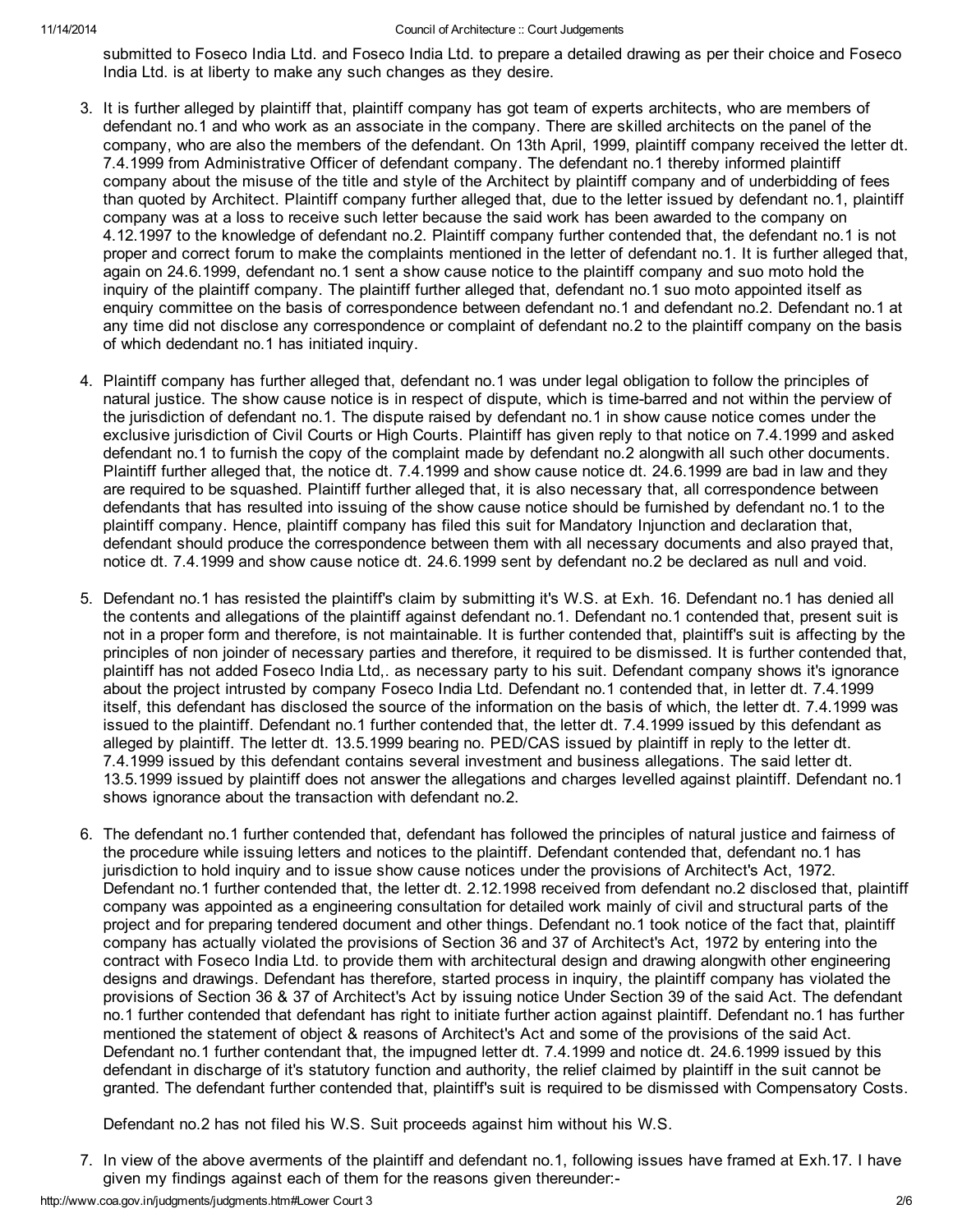## ISSUES FINDINGS

- 1. Does plaintiff prove that, plaintiff company has given work of conceptural design of structural engineering services project by FOSECO  $C_0$  ? ...........Yes 2. Does plaintiff company prove that, conceptual design was to submit to Foseco India Ltd, for approval ? ...........Yes 3. Does plaintiff prove that, plaintiff company has team of expert architects who are member of defendant no.1 ? ...........Yes 4. Does plaintiff company prove that, work has been allotted to plaintiff company on 4.12.1997 to the knowledge of defendant no.2 ? ...........Yes 5. Does plaintiff company proved that, notice dt. 7.4.1999 & 24.6.1999 are illegal ? ...........No 6. Does defendant no.1 prove that, defendant no.1 has right to inquire whether plaintiff company violated the provisions of Sec. 36 & 37 of Architect's Act, 1972 by issuing show cause notice dt. 24.6.1999 ? ...........Yes 7. Does plaintiff company entitled for declaration as prayed ? ...........No 8. Does plaintiff company entitled correspondence between defendants as prayed ? ...........Yes 9. What order & decree ? ...........As per Final Order
- 8. AS TO ISSUES NO.1 TO 4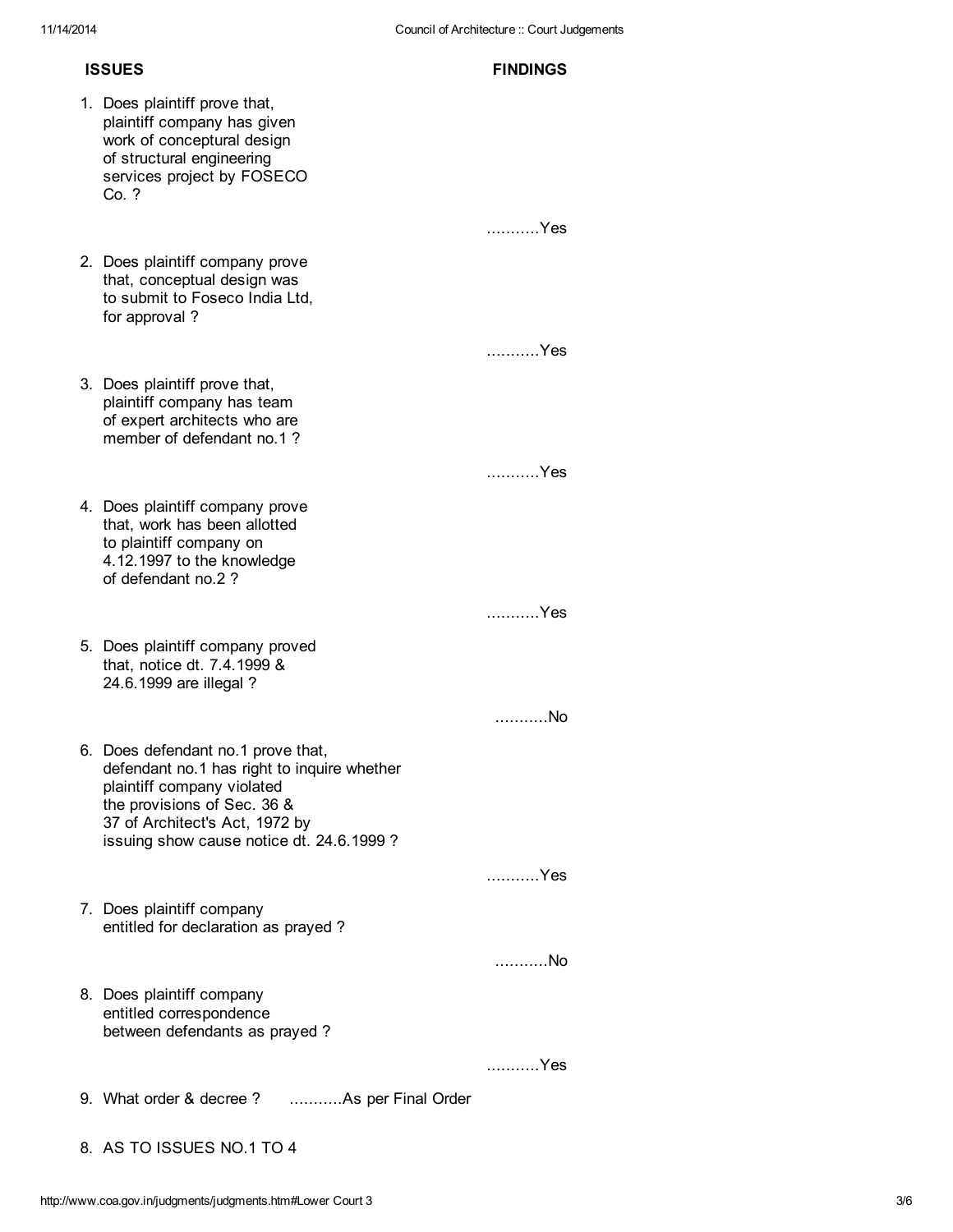The learned advocate appearing on behalf of plaintiff has submitted that, Foseco India Ltd. company has intrusted plaintiff company the work of it's project. The Foseco India Ltd. Company has allotted the work of structural engineering services and other work, of it's project. He further submitted that, however, the Foseco India Ltd. company has allotted the work of conceptual design to the defendant no.2. Defendant no.2 has to submit his conceptual design to Foseco India Ltd. and afterwards Foseco India Ltd. has to prepare detail drawings as per their choice. The learned advocate appearing on behalf of plaintiff further submitted that, the plaintiff company has team of experts architects, who are members of defendant no.1. He further pointed out that, defendant no.2 has knowledge that, Foseco India Ltd. company has allotted work of it's project on 4.12.1997. In support of his contentions, he relied upon the deposition given by plaintiff's witness no.1 Sharad Prabhakar Karandikar at Exh. 21. He pointed out that, plaintiff's witness no.1 has deposed on oath in support of these issues. Defendant no.1 has not challenged the evidence lead by plaintiff's witness in respect of the allotment of the work by Foseco India Ltd. Company to the plaintiff's company. He further submitted that, these issues have not contested by defendant no.1. He submitted that, there is no rebuttal evidence lead by defendant no.1 to disprove these issues no.1 to 4.

- 9. Plaintiff has examined Sharad Prabhakar Karandikar at Exh.21. He deposed that, he knows that, plaintiff company has done the work of Foseco India Ltd. Company. He further deposed that, Foseco India Ltd. Company has given the work of over all project of consultancy to the plaintiff company. The work which is done by plaintiff company in project of Foseco India Ltd. includes structural designs, electrical works, mechanical works and other works. He has also deposed that, plaintiff company has architectural work of Foseco India Ltd. company. He further deposed that, defendant no.2 has to submit his conceptual design to Foseco India Ltd. Company. He has also deposed that, the Foseco India Ltd. Company is not under obligation to construct as per the conceptual design given by defendant no.2.
- 10. In his cross-examination, defendant no.1 has put suggestion that, plaintiff company is having business in engineering consultancy. It appears that, defendant has not denied that, the Foseco India Ltd. company has given conceptual design of the structural engineering services project to the plaintiff company. Defendant no.1 has also not denied that, defendant no.2 has to submit conceptual design to the Foseco India Ltd. Company for it's approval. The evidence lead plaintiff clearly shows that, company has a team of architects, who are members of defendant no.1. Defendant no.1 has cross-examined plaintiff's witness on this point. Plaintiff's witness has given some of the names who are working as architect in the team of plaintiff's company. Defendant no.1 has not crossexamined plaintiff's witness and denied that, defendant no.2 has no knowledge about the work intrusted by Foseco India Ltd. Company to the plaintiff.
- 11. So, the evidence on record clear that, plaintiff company has done the work of Foseco India Ltd. Company. The evidence on record also shows that, the Foseco India Ltd. Company has accepted conceptual design and constructed it's work as per his choice. Plaintiff's witness deposed on oath that, some architects are working with plaintiff company. All these facts are not denied by defendants. Defendant no.1 or 2 have not denied that, defendant no.2 has no knowledge that, Foseco India Ltd. Company has intrusted project work to the plaintiff company. In absence of the contrary evidence on record, I am of the opinion that, plaintiff has proved all these four issues. Hence, I answer these issues no.1 to 4 in affirmative.
- 12. ISSUES NO. 5 & 6

These two issues are related with each other. The main controversy between the parties are in respect of the legality of the notices issued by defendant no.1 to the plaintiff. Plaintiff has come with the specific case that, notices issued by defendant no.1 on 7.4.1999 and 24.6.1999 are illegal. On the other hand, defendant no.1 has contended that, it has right to inquire whether plaintiff company violate the provisions of Section 36 and 37 of Architect's Act, 1972 by using the name and style and discharging duties as architect firm. So, it is just and reasonable to consider these both issues at one and same time.

13. The learned advocate appearing on behalf has no right to issue notice to the plaintiff and ask plaintiff to desist from using the title and style of architect. He further submitted that, the second notice issued by defendant no.1 on 24.6.1999 is in continuation of the notice issued by defendant no.1 on 7.4.1999. He pointed out that, defendant no.1 directed the plaintiff company to share the remuneration of defendant no.2. He pointed out that, the question of remuneration of defendant no.2 and also the question in respect of charging fees are not covered by the provisions of section 36 and 37 of Architect's Act, 1972. He further submitted that, plaintiff has a team of expert architects. They are employees of the company. The architects who are employees of the plaintiff company are members of defendant no.1. So, there can not be mis-use of title and style of the architect even in view of the provisions contained in Section 36 and 37 of the Architects Act 1972. He further submitted that, these notices are at Exh. 24 & 26. Plaintiff has given reply by issuing notice, which are at Exh. 25 and 27. He submitted that, plaintiff has made all the facts clear in his notice at Exh. 25 and 27 still defendant no.1 has issued show cause notice to the plaintiff. Plaintiff company is a reputed company, which caused loss to the plaintiff company. So, it is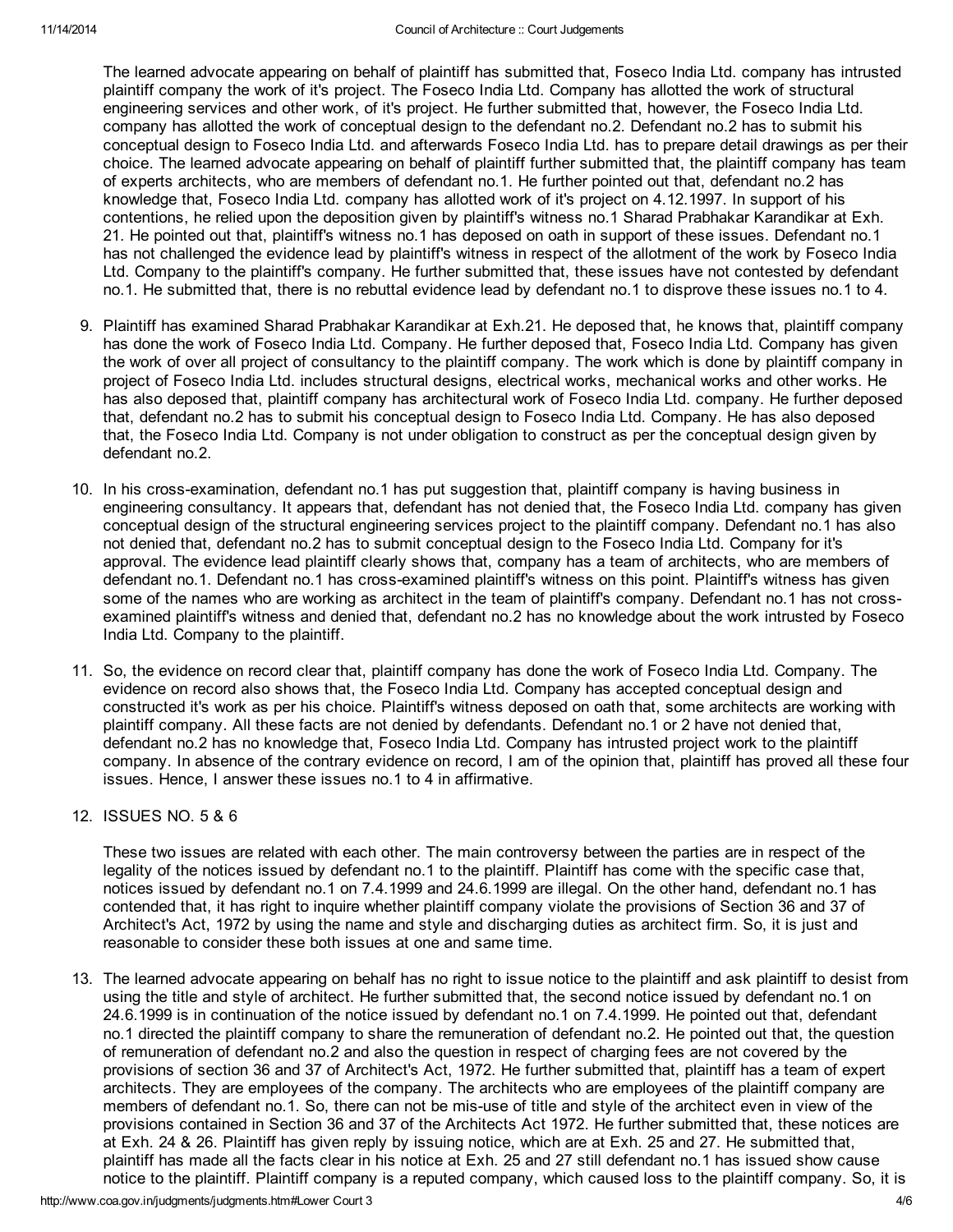#### 11/14/2014 Council of Architecture :: Court Judgements

apparently clear that, the notice issued by defendant no.1 at Exh. 24 and 26 are illegal and not as per the provisions of Section 36 and 37 of Architect's Act, 1972.

- 14. On the other hand, the learned advocate appearing on behalf of defendant no.1 submitted that, defendant no.1 is a Body Corporate looking after the implementation of Architect's Act 1972. He further submitted that, defendant no.1 has issued notices to plaintiff which are at Exh. 24 and 26 in discharge of it's legal duties. He pointed out that, defendant no.1 has received letter from defendant no.2 as the plaintiff is involved in Architectural consultancy. He further pointed out that, plaintiff company has admitted in clear terms in notice reply at Exh. 25 that, plaintiff company has a team of Architects as full time employees of it's organisation where every architect is a member of defendant no.1 council. Plaintiff has also admitted that, it has all rights to perform the duties of architect to prepare architectural design, drawings and specifications of plaintiff firm. The learned advocate appearing on behalf of defendant no.1 submitted that, these admission given by plaintiff itself creates doubt in the mind of defendant no.1 whether plaintiff is violating the provisions Under Section 36 and 37 of Architect's Act, 1972. He further pointed out that, plaintiff's witness no.1 admitted in his cross-examination that, he can not state whether all the directors of the plaintiff company from 1996 to 1999 are the professional Architects or not ? He submitted that, as per the provisions of Section 37 of Architect's Act, 1972, "No person other than registered architect or a firm of architect shall use the title and style of architect". He submitted that, plaintiff has not made clear whether all the directors of the plaintiff company are professional architects or not ? The evidence, notice reply given by plaintiff disclosed that, plaintiff company is not architect firm. So, as per the provisions of law, defendant no.1 has issued first notice on 7.4.1999 and after that, defendant no.1 has issued show case notice as per the provisions of law on 24.6.1999. Both these notices are legal and as per the law. It is admitted fact that, plaintiff company is providing structural engineering services, detailed engineering project, engineering services, structural engineering services. Plaintiff's witness Sharad Prabhakar Karandikar has admitted that, plaintiff company is providing architectural services by appointing architects as employee or associates. Plaintiff company has also admitted in it's notice at Exh.25 that, plaintif company is a team of architects as a full time employee who are members of defendant no.1 - council. It further admitted that, plaintiff company has all rights to perform the duties of architect to prepare architectural designs. So, it is clear from the evidence that, plaintiff company is engaged in providing architectural services. From the admissions given by plaintiff, it appears that, plaintiff has a team of full time employees of architects. But, it is not the firm of architects. So, naturally, there is doubt as to whether the plaintiff company has violated the provisions of Section 36 and 37 of Architects Act because as per the provisions of Architect's Act, no person except registered architect or a firm of Architects use the title and style of Architect. In above circumstances, it appears that, defendant no.1 has issued show cause notice on 24.6.1999, is legal and valid. Notice issued by defendant no.1 on 7.4.1999 is also as per the provisions of Law. It appears that, defendant no.1 stated in notice dt. 7.4.1999 to help defendant no.2 in getting his share of remuneration. It is clear from the notice that, defendant no.1 has not directed plaintiff company to pay or share the remuneration of defendant no.2. So, I am not agree with the submissions of learned advocate for plaintiff that, defendant no.1 has issued illegal notice on 7.4.1999 and 24.06.1999 beyond the scope of provisions of Section 36 and 37 of Architect's Act, 1972.
- 15. Admittedly, plaintiff has come with the case that, plaintiff company has a team of experts architects. These architects are the employees of the plaintiff company. It is not the case of the plaintiff that, the plaintiff company is a firm of architects, which provides architectural consultancy. So in order to verify whether the plaintiff company is a firm of architects as per the provisions of Section 36 of Architectural Act, 1972. Dependant no.1 has issued show cause notice to the plaintiff on 24.6.1999. It appears that, defendant no.1 has issued these notices in discharge of it's legal duties. Defendant no.1 has right to inquire whether plaintiff company violated the provisions of Section 36 and 37 of Architect's Act, 1972 ?
- 16. In view of the evidence on record, I finds no force in the submissions of learned advocate for plaintiff that, defendant no.1 has illegally issued notices on 7.4.1999 and 24.6.1999. Hence, I am of the opinion that, plaintiff has failed to prove issue no.5. On the other hand, defendant no.1 has succeeded in proving issue no.6. So, I answer issue no.5 in negative and issue no.6 in affirmative.
- 17. ISSUE NO. 7

Plaintiff is claiming declaration that, notices dt. 7.4.1999 and 24.6.1999 are declared to be null and void, because these notices are illegal. I have already given finding on issue no.5 in negative. It is apparantly clear that, plaintiff is providing architectural consultancy services. However, plaintiff company is not the firm of architects. Plaintiff company itself admitted that, company has a team of architect employees. In above circumstances, to verify whether plaintiff company is a architect firm as per the provisions of Section 36 of Architect's Act or not ? defendant no.1 has issued show cause notice to the plaintiff on 24.6.1999.

18. There is no breach of obligation between plaintiff company and defendant no.1. It appears that, defendant no.1 has directed plaintiff company to show that, plaintiff company is discharging duties as per the provisions of Architect's Act or not ? as defendant no.1 has started legal enquiry by issuing show cause notice. There is no illegal breach